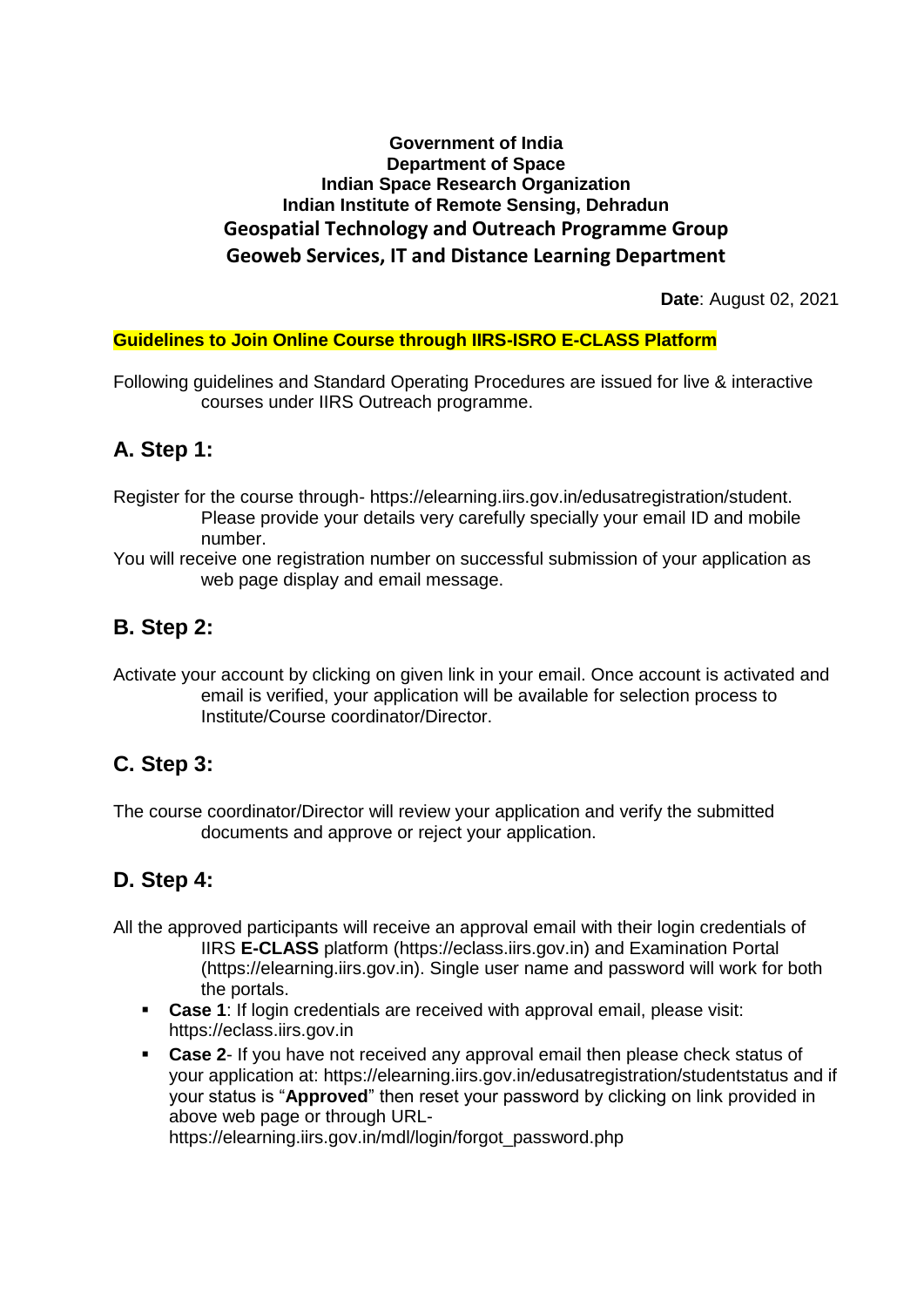- **Case 3** If you have already participated in any earlier online course of IIRS-ISRO then your old login credentials will be valid for this course also. No new login credentials will be provided. However, you can reset your password by clicking on "Forgot Password?" available in E-CLASS portal.
- **Case 4-** If status of your application is "Not Approved" then you are considered as L**earner**. Please watch live sessions through:
- **Link: https://www.youtube.com/user/edusat2004**

# **E. Step 5:**

All the approved participants has to login at IIRS **E-CLASS platform**-

**https://eclass.iirs.gov.in** with his/her credentials during live sessions. For course schedule and contents, please visit- https://www.iirs.gov.in/EDUSAT-News. The daily course schedule will be available in E-CLASS also.

## **F. Step 6 - Course Delivery**

#### **I. Procedure of Attendance Recording:**

- The E-CLASS platform will automatically record the attendance of a participant based on his/her login during the session and presence during the session.
- Typically, the attendance is marked as present after 50% duration of total session time. For example, if total duration of a session is 60 minutes then the attendance will be marked as "Present" after 30 minutes of active login.
- If due to some technical problem or other reason participant is unable to continue the session then he/she has to watch the same session through "**Offline**" mode available under E-CLASS login. The time for offline session will be recorded/updated accordingly.
- The coordinators of networked Institutions are also allowed to upload the attendance of an individual participant through their E-CLASS CMS login. If by any reason, attendance of a participant is not being recorded/updated in E-CLASS then he/she can ask his/her Coordinator to upload their attendance for particular course.

#### **II. Study Materials:**

- All the study material such as presentation contents, suggested links and recorded video sessions will be available under E-CLASS login.
- Interactive e-learning/MOOC contents will be available under IIRS e-learning portalhttps://elearning.iirs.gov.in where participant has to login by using same login credentials of E-CLASS. Note: Please click on "Participant Login" button before proceeding further in e-learning portal.

#### **III. Status of Attendance:**

 Status of course-wise attendance will be available under E-CLASS login with eligibility for examination.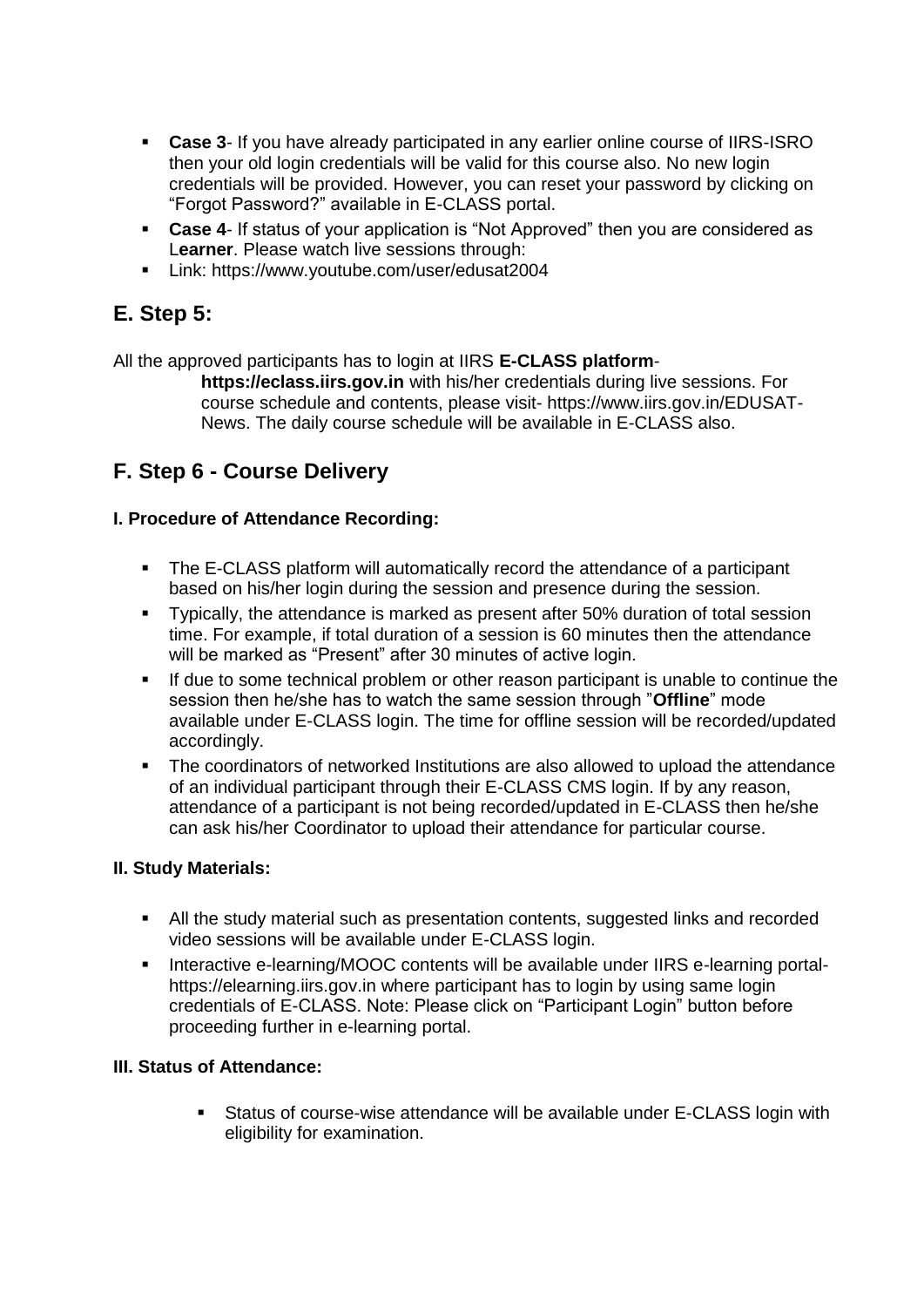#### **IV. Feedback of the course:**

 All the participants have to submit feedback of individual course through E-CLASS. After successful login to E-CLASS the feedback link will be available for each course.

#### **V. Online Examination: (Change in Examination Guidelines i.e. 01 July 2020)**

As you are aware that due to prevailing pandemic situation in the country students are attending IIRS distance learning courses from their respective residence. Hence, invigilation during the examination is not possible. IIRS management has decided to make the examination as "Self-assessment" practice for IIRS distance learning courses till further notice. In these changing scenarios, the examination will not be considered as mandatory criteria to receive the certificate. The participants will receive a Certificate of Participation based on their attendance during the course. However, the participants are encouraged to participate in online self-assessment quiz for enhancing their knowledge and skills. The minimum attendance criteria will remain as 70% for the certificates.

#### **Guidelines given below is suspended till further new notification**

- All the participants who are meeting the minimum attendance criteria will be allowed for online examination. The examination will be conducted through: https://elearning.iirs.gov.in . The date and time of examination will be intimated within 2 weeks of course completion.
- The Multiple Choice Questions (MCQ) and True/False statement based questions will be asked during online examination.
- The random questions will be displayed to the participant from available question bank in IIRS E-CALSS platform.
- The minimum passing score will be announced for each course separately. All the successful participants in examination will be eligible for course certificate.

#### **VI. Issue of Certificate:**

- The certificate will be issued within 2 to 3 weeks of online examination. The certificate will be available through coordinator of networked Institution (if applicable).
- The certificate will also be available under E-CLASS login of each participant.

#### **VII. Certificate Validation:**

 All the certificate of IIRS-ISRO online courses can be validated through direct scanning of QR code available certificate or through https://certificate.iirs.gov.in